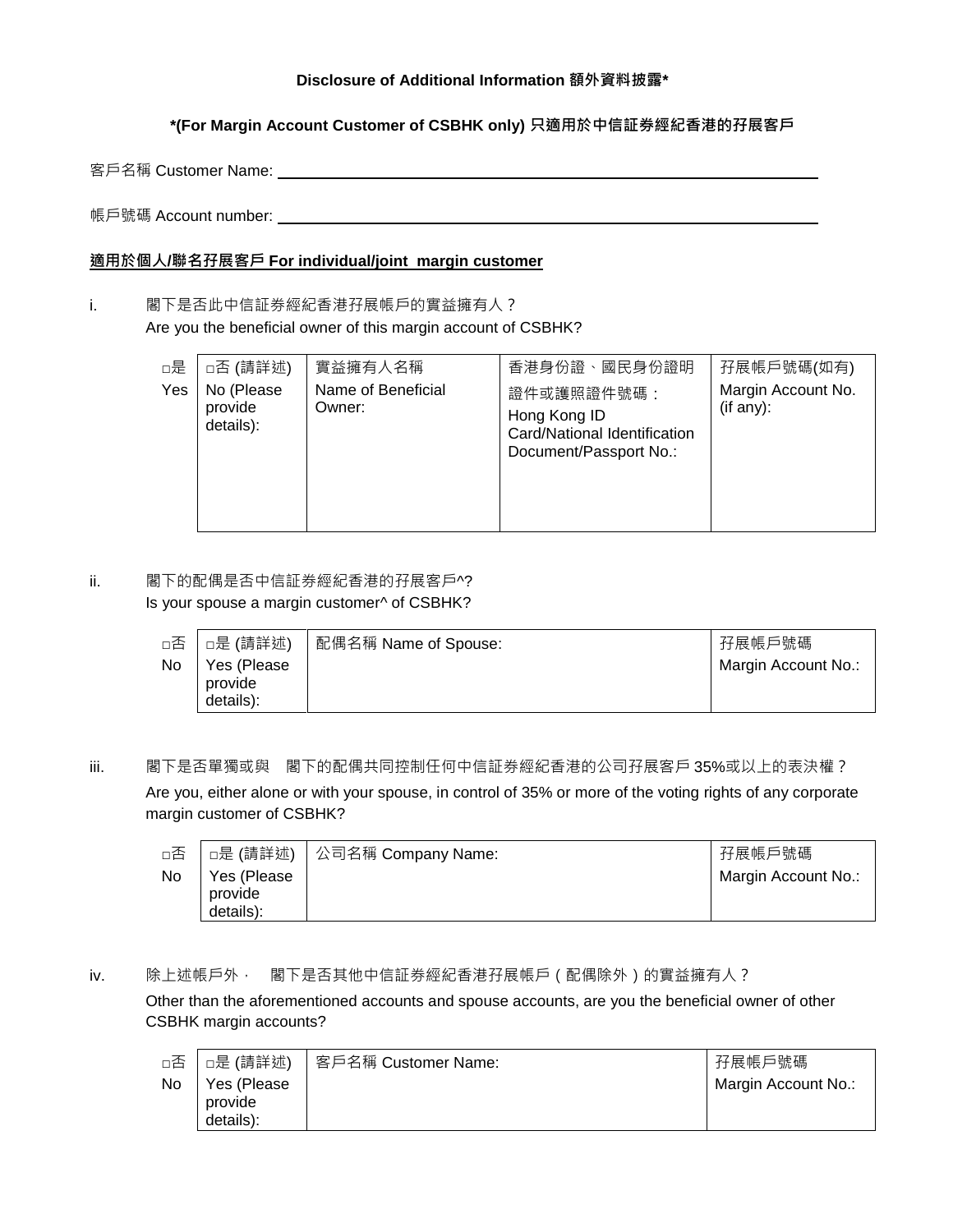## **適用於公司或法人團體客戶 For body corporate or legal entity customer only**

v. 請問 貴公司是否控制另一中信証券經紀香港的公司孖展客戶的 35%或以上的表決權?

Please advise whether your company is in control of 35% or more of the voting rights of another corporate client of CSBHK.

| □否        | □是 (請詳述)                                | 公司名稱 Company Name: | 孖展帳戶號碼              |
|-----------|-----------------------------------------|--------------------|---------------------|
| <b>No</b> | Yes<br>(Please)<br>provide<br>details): |                    | Margin Account No.: |

vi. 請問是否有另一中信証券經紀香港的孖展客戶或公司孖展客戶控制 貴公司 35%或以上的表決權(如該客戶為 個人,則包括其配偶的表決權)?

Please advise whether another margin client or corporate margin client of CSBHK controls 35% or more of the voting rights of your company. (if the other margin client is an individual, includes the voting rights of his / her spouse).

| □否        | □是 (請詳述)                                | 客戶名稱 Customer Name: | 孖展帳戶號碼              |
|-----------|-----------------------------------------|---------------------|---------------------|
| <b>No</b> | Yes<br>(Please)<br>provide<br>details): |                     | Margin Account No.: |

vii. 請問是否有其他中信証券經紀香港的公司孖展客戶與 貴公司為同一公司集團成員^?

Please advise whether you and any corporate margin customer(s) of CSBHK are members of same group of companies^ .

| □否        | □是 (請詳述)                               | 公司名稱 Company Name: | 孖展帳戶號碼              |
|-----------|----------------------------------------|--------------------|---------------------|
| <b>No</b> | Yes<br>(Please<br>provide<br>details): |                    | Margin Account No.: |

viii. 請問控制 貴公司 35%或以上表決權的人士(無論是單獨或與其配偶共同持有)是否同時亦控制其他中信証券 經紀香港的公司孖展客戶 35%或以上的表決權?

Is/are the person (alone or together with his/her spouse) who controls 35% or more of voting rights of your company or entity, in control of 35% or more of the voting rights of any other corporate margin customer of CSBHK?

| □否 | □是 (請詳述)                            | │ 公司名稱 Company Name: | 孖展帳戶號碼              |
|----|-------------------------------------|----------------------|---------------------|
| No | Yes (Please<br>provide<br>details): |                      | Margin Account No.: |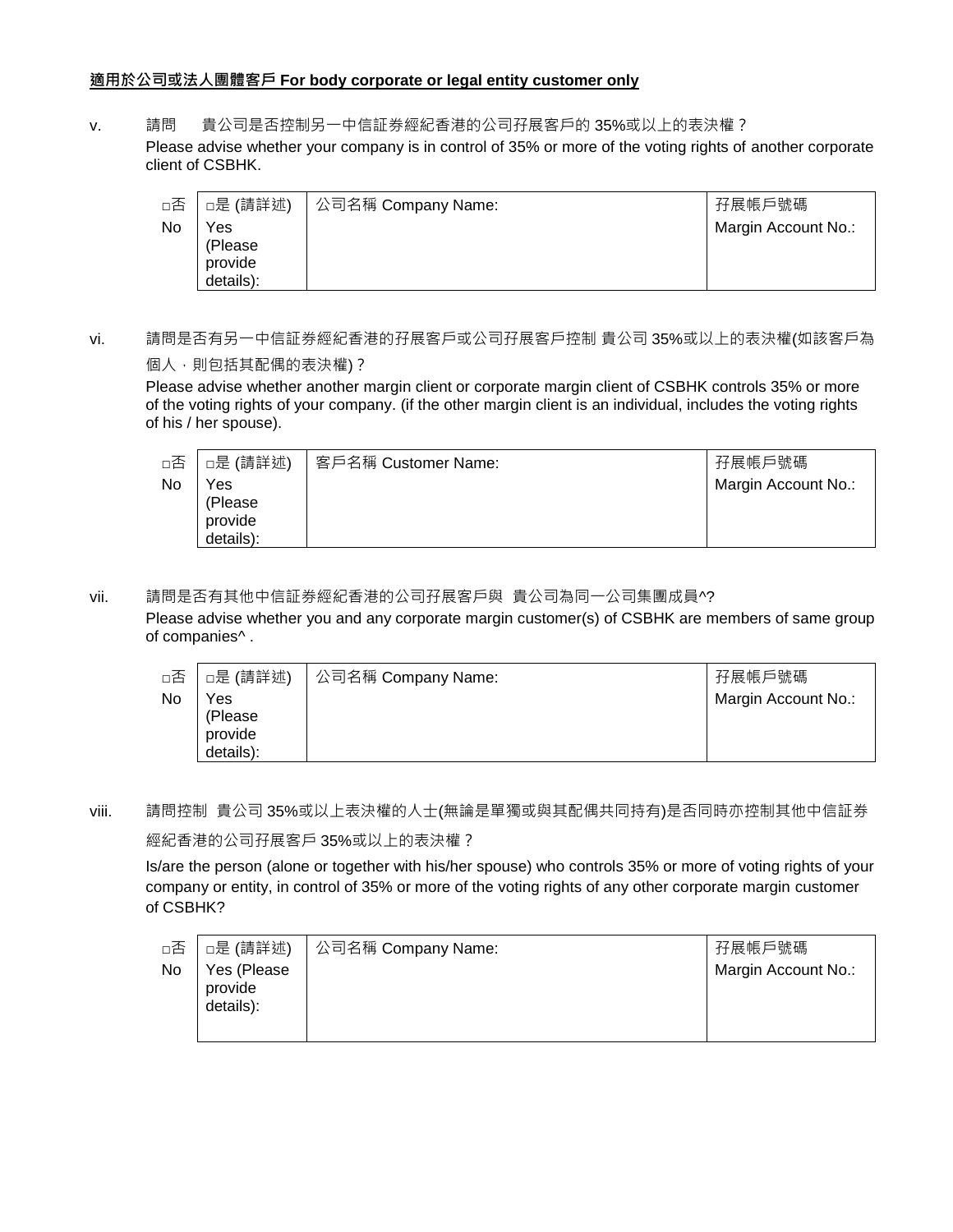# **適用於所有個人 / 聯名 / 公司或法人團體孖展客戶 For all individual / joint/ body corporate or legal entity margin customer**

ix. 閣下/ 貴公司有否為其他中信証券經紀香港的孖展帳戶提供擔保?

Are you a guarantor of any other CSBHK margin account?

| □否 | ┃□是 (請詳述)                            | 客戶名稱 Customer Name: | 孖展帳戶號碼              |
|----|--------------------------------------|---------------------|---------------------|
| No | Yes (Please)<br>provide<br>details): |                     | Margin Account No.: |

x. 是否有任何人士/公司為 閣下/ 貴公司的中信証券經紀香港孖展帳戶提供任何擔保?

Is there any person/company providing any guarantee for your CSBHK margin account?

| □沒有任何擔                   | □有擔保安排,                           | □有擔保安排,擔保人為中信証券經紀香港孖                    | 孖展帳戶號碼              |
|--------------------------|-----------------------------------|-----------------------------------------|---------------------|
| 保安排                      | 擔保人並非中信                           | 展客戶                                     | Margin Account No.: |
| Without any              | 証券經紀香港孖                           | Yes. Guarantor is CSBHK margin customer |                     |
| guarantee<br>arrangement | 展客戶                               | 客戶名稱 Customer Name:                     |                     |
|                          | (請回答第 xi 項)                       |                                         |                     |
|                          | Yes. Guarantor<br>is <b>NOT</b> a |                                         |                     |
|                          | <b>CSBHK</b> margin               |                                         |                     |
|                          | customer.                         |                                         |                     |
|                          | (Please answer                    |                                         |                     |
|                          | item xi)                          |                                         |                     |

xi. 承上題(x),如 閣下/貴 公司孖展帳戶的擔保人**並非**中信証券經紀香港孖展客戶,就您所知,該名擔保

人有否為其他中信証券經紀香港孖展帳戶提供擔保?

Further to (x), if the guarantor of your margin account with CSBHK is not a margin customer of CSBHK, to your best knowledge, is that same guarantor of other margin accounts maintained with CSBHK?

| □否 | □是 (請詳述)                               | 擔保人名稱 Guarantor | 客戶名稱 Customer Name: | 孖展帳戶號碼              |
|----|----------------------------------------|-----------------|---------------------|---------------------|
| No | Yes<br>(Please<br>provide<br>details): | Name:           |                     | Margin Account No.: |

^ 有關該詞語的定義, 請參閱附錄 1 For definition of the term, please refer to Appendix 1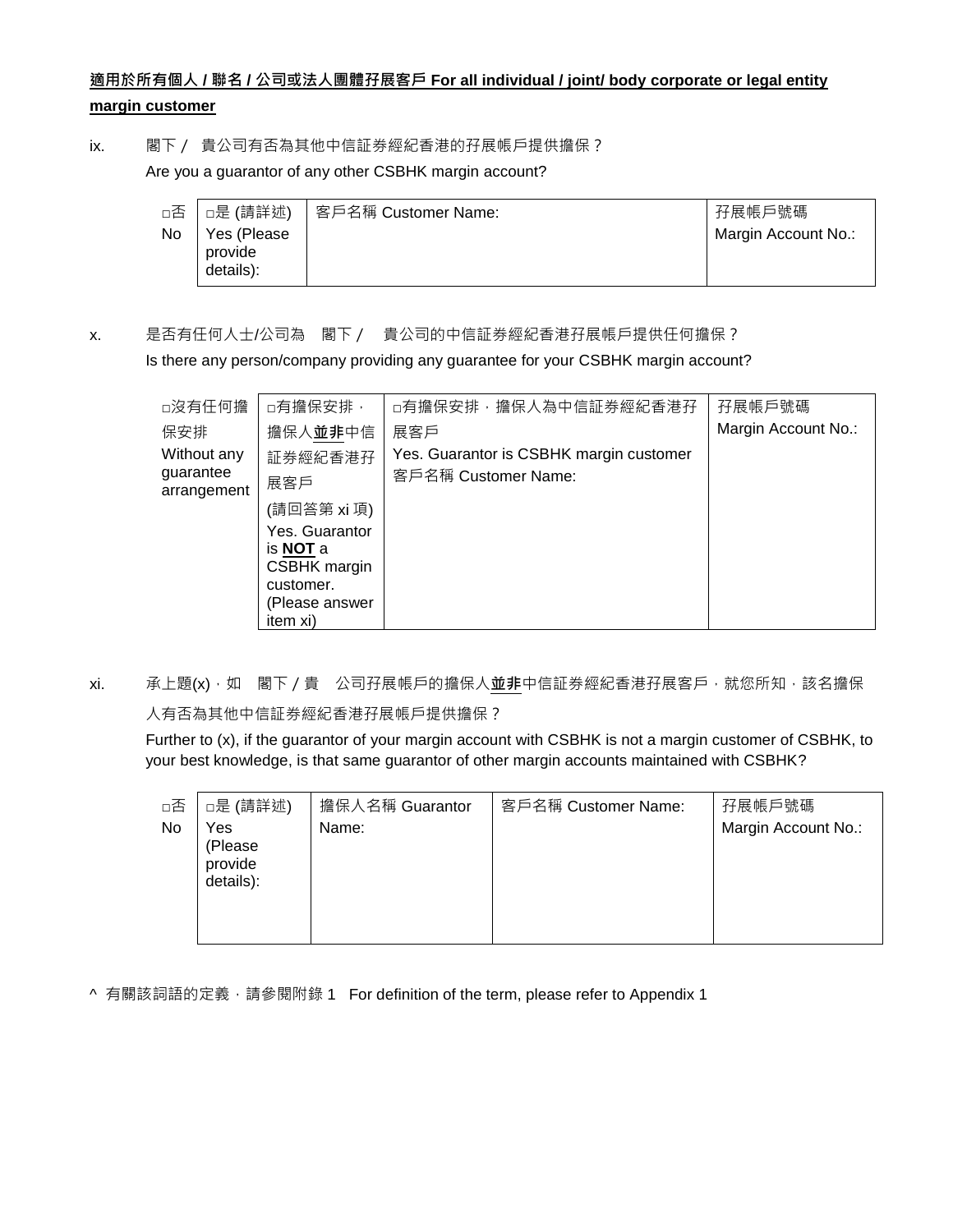本人 / 吾等 · 簽署人 · 聲明並確認本表格中提供的信息是真實 · 完整和準確 · 如上述資料有任何更改或變得不準 **確,本人會立刻以書面形式通知中信証券經紀香港。**

**I /We, the undersigned, declare and confirm that the information given in this form is true, complete and accurate. I shall advise CSBHK immediately in writing if any information contained above has changed or become inaccurately.**

| 簽署 Signature(s): _________________________________ 日期 Date: _____________________ |                                       |
|-----------------------------------------------------------------------------------|---------------------------------------|
| 客戶/獲授權人士 (只適用於公司/機構客戶)                                                            |                                       |
| Customer/ Authorized Person (For Corporate / Institution Customer only)           |                                       |
| 以下由本公司填寫 For Internal Use Only:                                                   |                                       |
|                                                                                   |                                       |
| OFTE ONFTE                                                                        |                                       |
| 核查及同意: Reviewed & Concurred By:                                                   |                                       |
|                                                                                   |                                       |
|                                                                                   | 日期 Date: ____________________________ |
| 經紀/證券銷售員 AE / Salesperson                                                         |                                       |
|                                                                                   |                                       |
| 口頭與客戶確認 (附錄音紀錄) Verbally confirmed with customer (with taped recording)           |                                       |
| 確認日期 / 時間 Confirmation Date/Time: ____________________確認電話內線 Ext.: _____________  |                                       |
|                                                                                   |                                       |
| 核對: Checked By:                                                                   |                                       |
|                                                                                   |                                       |
|                                                                                   | 日期 Date: ___________________________  |
|                                                                                   |                                       |
| 客戶服務主任 CSO                                                                        |                                       |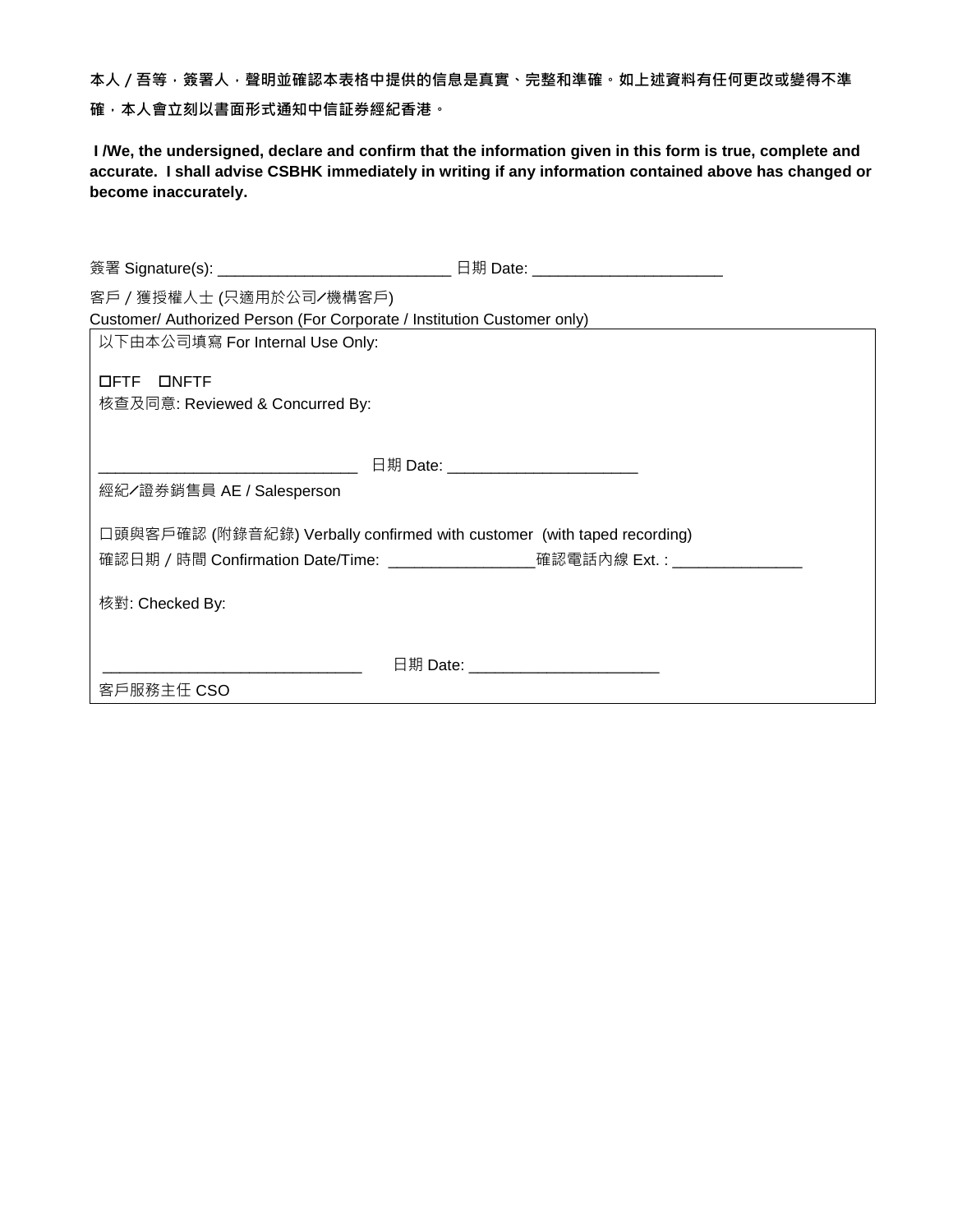# **Appendix 1** 附錄 **1**

#### **Definitions 定義**

Paragraph 2.1 of the Guidelines for Securities Margin Financing Activities

《證券保證金融資活動指引》第 2.1 段:

"**Group of connected margin clients**", in relation to an SMF broker, means:

(i) a group of related margin clients (which has the meaning assigned to it in section 42(3) of the FRR);

(ii) any two or more margin clients who are natural persons (other than spouses) and act on behalf of the same third party where the third party is not a margin client of the SMF broker but is the beneficial owner of their accounts, or stands to gain the commercial or economic benefit or bear the commercial or economic risk of the transactions in their accounts;

(iii) any two or more margin clients who are natural persons (other than spouses) where one acts through the others and is the beneficial owner of the others' accounts, or stands to gain the commercial or economic benefit or bear the commercial or economic risk of the transactions in the others' accounts;

(iv) any two or more margin clients that are corporations of which a natural person, either alone or with his spouse, controls 35% or more of their voting rights; or

(v) any two or more margin clients who are financially connected by guarantee arrangements, whereby the financial liabilities of one or more of them are guaranteed by one or more of the others, or their financial liabilities are guaranteed by the same guarantor where the guarantor is not a margin client of the SMF broker.

"關聯保證金客戶組別", 就證券保證金融資經紀行而言, 指:

(i) 一組關連保證金客戶(具有《財政資源規則》第 42(3)條給予該詞的涵義);

(ii) 任何兩名或以上屬自然人(配偶除外)並代表同一第三方行事的保證金客戶,而該名第三方並非該證券保 證金融資經紀行的保證金客戶,但卻是該等保證金客戶的帳戶的實益擁有人,或將會從該等保證金客戶的帳戶 的交易中取得商業或經濟利益或承擔商業或經濟風險;

(iii) 任何兩名或以上屬自然人(配偶除外)的保證金客戶,而其中一名保證金客戶透過其他保證金客戶行事並 且是該等其他保證金客戶的帳戶的實益擁有人,或將會從該等其他保證金客戶的帳戶的交易中取得商業或經濟 利益或承擔商業或經濟風險;

(iv) 任何兩名或以上屬法團的保證金客戶,而該等法團由一名自然人單獨或與其配偶共同控制其 35%或以上的 表決權: 或

(v) 任何兩名或以上藉擔保安排而在財務上有關聯的保證金客戶,而其中一名或以上的保證金客戶的財務負債 由一名或以上的其他保證金客戶擔保,或他們的財務負債由同一擔保人擔保,而該擔保人並非該證券保證金融 資經紀行的保證金客戶。

Section 2 of the Securities and Futures (Financial Resources) Rules, Cap. 571N of the laws of Hong Kong 香港附屬法例第 571N 章 《證券及期貨(財政資源)規則》第 2 條:

## "**margin client** ( 保證金客戶 )- "

(a) in relation to a licensed corporation licensed for Type 1 regulated activity, means a client to whom the licensed corporation provides securities margin financing; or

(b) in relation to a licensed corporation licensed for Type 8 regulated activity, means any of its clients;

"保證金客戶 ( margin client ) —"

(a) 就任何就第 1 類受規管活動獲發牌的持牌法團而言,指獲該法團提供證券保證金融資的客戶;或